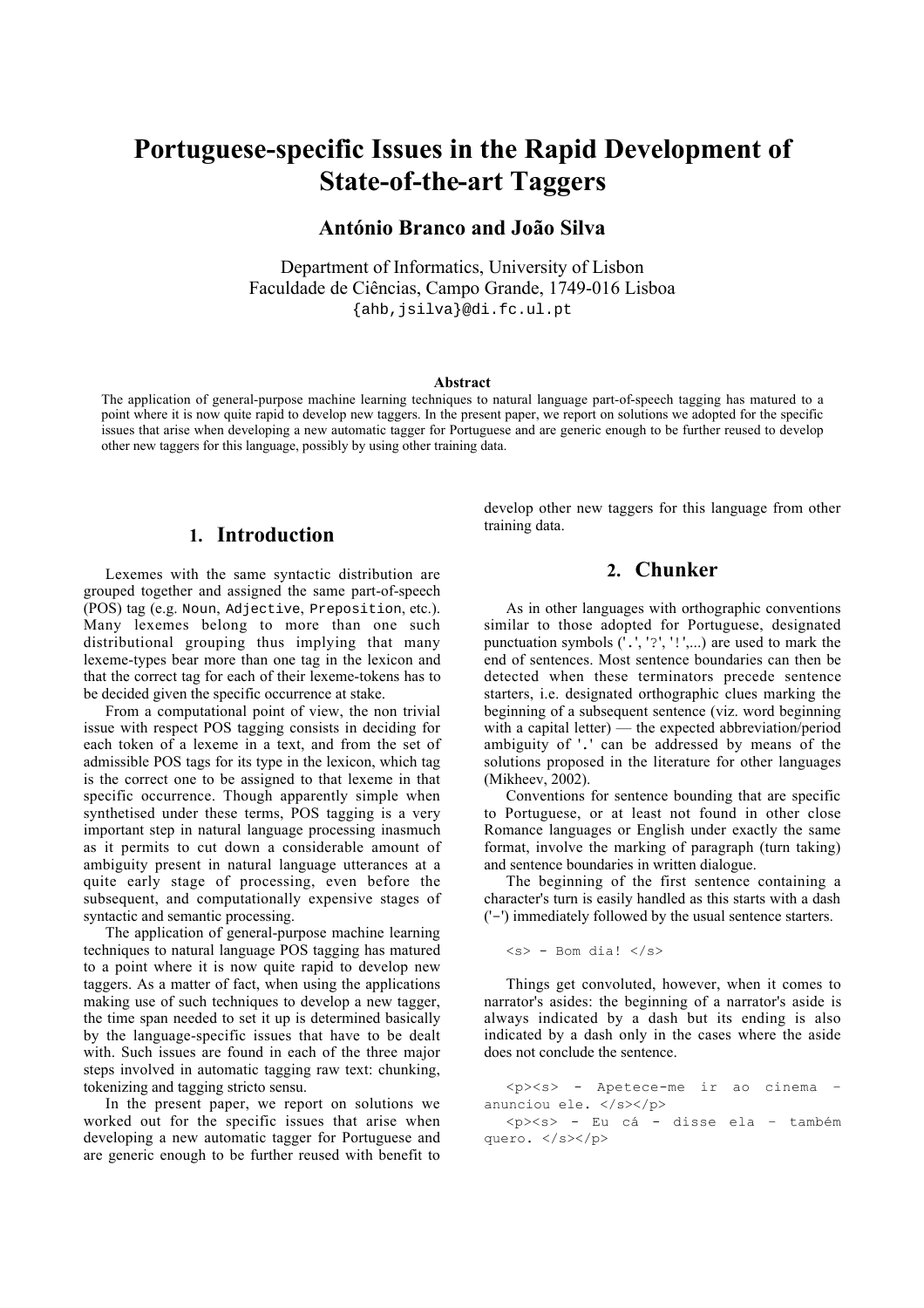Taking narrator's asides into account, it is worth noting that a character's sentence other than the first one in the current turn starts also with a dash exactly in the cases where such sentence follows a character's sentence ending with a narrator's aside.

<p><s> - Não - disse ela. </s><s> – Eu não. </s></p>

As for termination symbols of character's utterances, only those that are different from a period appear before the beginning of a narrator's aside.

```
\langle s \rangle - Bom dia! - exclamou. \langle s \rangle
```
Other hard cases involve the determination of sentence/paragraph boundaries indicated by starters of enumerated lists and quotation delimiters and by the starter/terminator ambiguity of ellipsis ('...').

These issues will be discussed in detail in the presentation and a systematic procedure to handle them will be outlined. For this procedure, we scored a recall of 99.94% and precision of 99.93% when tested on a 12 000 sentence corpus accurately hand tagged with respect to sentence and paragraph boundaries.

# **3. Tokenizer**

For most tokens in a raw text, tokenization is a trivial procedure, consisting in detaching punctuation marks and taking advantage of the whitespace as a delimiter symbol. There are, however, a few non-trivial cases (complete list to be presented at the workshop) that involve tokenization-ambiguous strings, i.e. strings that can be tokenized in more than one way.

```
deste -> |deste| or deste -> |de|este|.
```
In a general setup like ours, where one counts on a tagger trained over previously annotated data, this inevitably introduces circularity that has to be resolved: Although all tagging decisions require previous tokenization, the tokenization of these ambiguous strings requires previous knowledge of the POS tag of the token(s) corresponding to the string. In the example above, we would tokenize deste as one token only if it had been tagged as a Verb, but for it to be tagged as a Verb it should have already been tokenized as one token.

To resolve these cases, we used a two-level approach to tokenization where tagging is interpolated into the tokenization process, which has now two stages, one before and another after the tagger has been applied. Accordingly, (i) a pre-tagging tokenizer definitely identifies every token except those related to ambiguous strings: These strings are provisionally identified as one token.

(ii) Subsequently, the tagger assigns a composite or a simple tag to every ambiguous string depending on it being a contracted or a non-contracted form, respectively: The tagger has been trained over a corpus where ambiguous strings are always tokenized as a single token and annotated with single or composite tags.

(iii) Finally, a post-tagging tokenizer handles only ambiguous strings, breaking those that are tagged with a composite tag into two tokens and the corresponding tags.

In our corpus, the ambiguous strings amount to 2% of the tokens. This two-level tokenization approach permitted to successfully resolve 99.4% of these ambiguous cases, against a baseline of 78.2% of success, which is obtained by tokenizing every such ambiguous string as two tokens in every occurrence (as 78.2% of the ambiguous strings were contractions in our text corpus).

# **4. Tagger**

For the development of the Portuguese tagger strictu sensu, we used the TnT software, a Hidden Markov model based application developed and kindly granted to us by Thorsten Brants (Brants, 2000). When using a machine-learning tool like this to develop a new tagger, the critical issues are to be found in the gathering of appropriate training data. Assuming that the consistency and accuracy of the annotation of the general purpose training corpus used as a starting point is ensured, the main concern is directed towards manipulating and relabeling it in accordance with the tag set that needs to be opted for. The design of the latter turns out thus to be the non-trivial aspect that calls to be addressed.

In this respect, one finds the usual tension between increasing the discriminative power of the tagger — by using more tags — and minimizing the data sparseness — by using fewer tags. Looking for the best performance of a POS tagger supported by a suitably tuned balance of these two attractors cannot be reduced, however, to arbitrarily playing around with the number and the assignment of tags: By definition, a syntactic category identifies, under the same tag, tokens with identical syntactic distribution, i.e. tokens that, in any occurrence receiving that tag, can replace each other while preserving the grammaticality of the linguistic construction, modulo the adoption of suitable subcategorisation constraints impinging over them. If the goal is the development of a top-accuracy tagger that optimally supports subsequent syntactic parsing, this is the criterion that we cannot lose sight of in the choice of the tag set.

Accordingly, there are possible "candidate" categories or subcategories that can or should be excluded:

(i) Tags not justified by distributional facts, e.g. those indicating the degree of an adjective (example: alto\_ADJNORM, altíssimo\_ADJSUP);

(ii) Tags that tough conveying some distribution-related information can be unequivocally inferred from the form of the token, e.g. those indicating the polarity of an adverb (example: sim\_ADVPOS; nem\_ADVNEG), or inferred from its suffixes (example: alto ADJMascSing, altas ADJFemPlu);

(iii) Tags indicating the constituency status of the containing phrase but not a difference in syntactic distribution, e.g. the category of "indefinite pronouns/adjectives" used to mark articles,